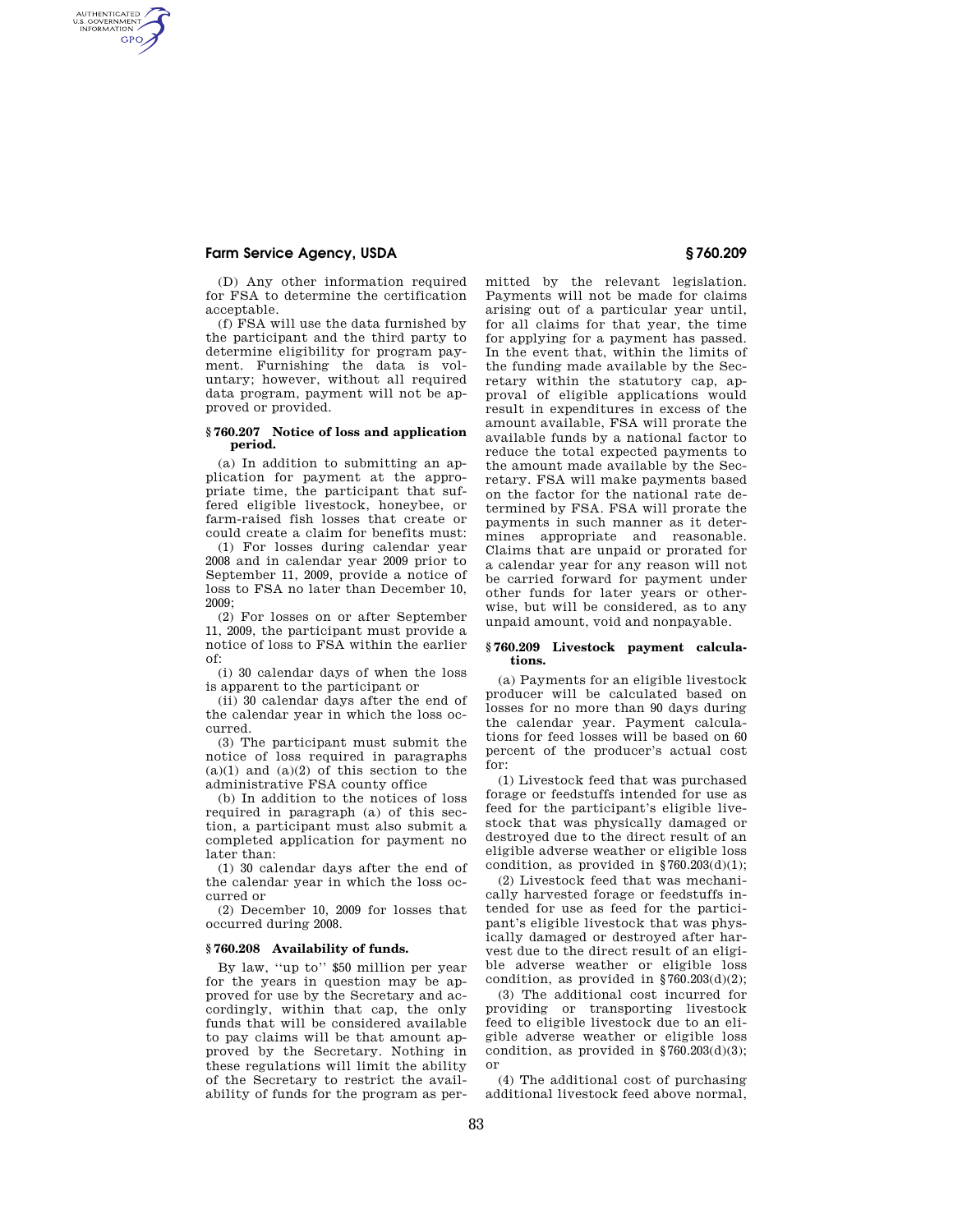to maintain the eligible livestock during an eligible adverse weather or eligible loss condition until additional livestock feed becomes available, as provided in §760.203(d)(4).

(b) Payments for an eligible livestock producer for grazing losses, except for losses due to wildfires on non-Federal land, will be calculated based on 60 percent of the lesser of:

(1) The total value of the feed cost for all covered livestock owned by the eligible livestock producer based on the number of days grazing was lost, not to exceed 90 days of daily feed cost for all covered livestock, or

(2) The total value of grazing lost for all eligible livestock based on the normal carrying capacity, as determined by the Secretary, of the eligible grazing land of the eligible livestock producer for the number of grazing days lost, not to exceed 90 days of lost grazing.

(c) The total value of feed cost to be used in the calculation for paragraph (b)(1) of this section is based on the number of days grazing was lost and equals the product obtained by multiplying:

(1) A payment quantity equal to the feed grain equivalent, as determined in paragraph (d) of this section;

(2) A payment rate equal to the corn price per pound, as determined in paragraph (e) of this section;

(3) The number of all covered livestock owned by the eligible producer converted to an animal unit basis;

(4) The number of days grazing was lost, not to exceed 90 calendar days during the normal grazing period for the specific type of grazing land; and

(5) The producer's ownership share in the livestock.

(d) The feed grain equivalent to be used in the calculation for paragraph  $(c)(1)$  of this section equals, in the case of:

(1) An adult beef cow, 15.7 pounds of corn per day or

(2) Any other type or weight of livestock, an amount determined by the Secretary that represents the average number of pounds of corn per day necessary to feed that specific type of livestock.

(e) The corn price per pound to be used in the calculation for paragraph

**§ 760.209 7 CFR Ch. VII (1–1–10 Edition)** 

(c)(2) of this section equals the quotient obtained by dividing:

(1) The higher of:

(i) The national average corn price per bushel of corn for the 12-month period immediately preceding March 1 of the calendar year for which payments are calculated; or

(ii) The national average corn price per bushel of corn for the 24-month period immediately preceding March 1 of the calendar year for which payments are calculated; by

(2) 56.

(f) The total value of grazing lost to be used in the calculation for paragraph (b)(2) of this section equals the product obtained by multiplying:

(1) A payment quantity equal to the feed grain equivalent of 15.7 pounds of corn per day;

(2) A payment rate equal to the corn price per pound, as determined in paragraph (e) of this section;

(3) The number of animal units the eligible livestock producer's grazing land or pastureland can sustain during the normal grazing period in the county for the specific type of grazing land or pastureland, in the absence of an eligible adverse weather or eligible loss condition, determined by dividing the:

(i) Number of eligible grazing land or pastureland acres of the specific type of grazing land or pastureland by

(ii) The normal carrying capacity of the specific type of eligible grazing land or pastureland; and

(4) The number of days grazing was lost, not to exceed 90 calendar days during the normal grazing period for the specific type of grazing land.

(g) Payments for an eligible livestock producer for grazing losses due to a wildfire on non-Federal land will be calculated by multiplying:

(1) The result of dividing:

(i) The number of acres of grazing land or pastureland acres affected by the fire by

(ii) The normal carrying capacity of the specific type of eligible grazing land or pastureland; times

(2) The daily value of grazing as calculated by FSA under this section; times

(3) The number of days grazing was lost due to fire, not to exceed 180 calendar days; times